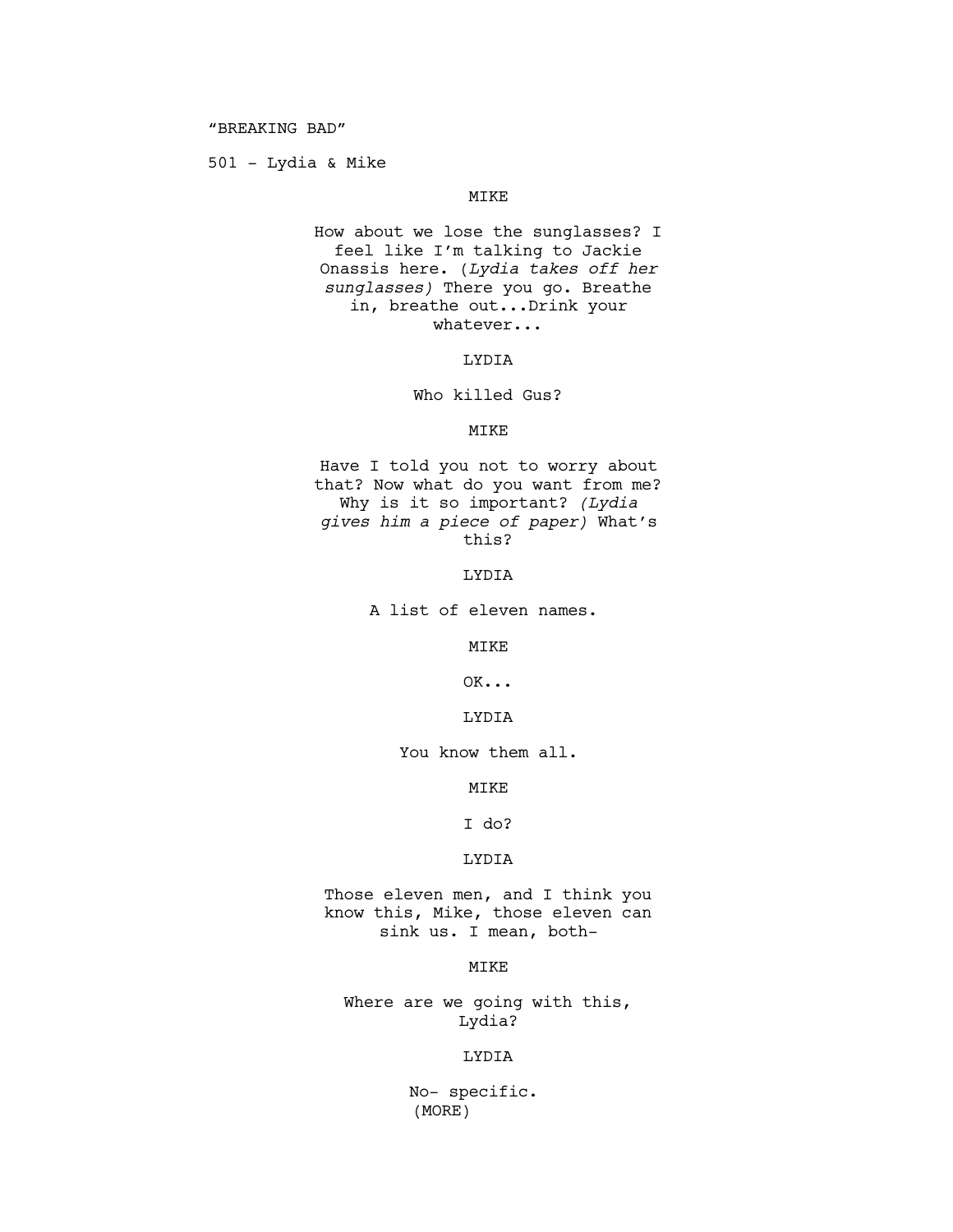### (CONT'D)

I'm just pointing out facts...these men...your men, yours and Gus's, these men were on the

payroll...right...Publicly they trace back to point us. And the Laundry they trace back to Magical and they are getting picked up by the police. And when they do, when they get picked up, they threaten with prosecution and there's only one way out for them. They are going...and I'm not saying... all of them, OK. All it's going to take is two or three, or even one, but there is always a weak link somewhere, but they are going to talk, at least one of them is going to talk about you, talk about me. And that is all it's going to take. These are the eleven I know of, but I'd love your input. I never met your chemist, for instance. I'd love your input...

MIKE

You want me to kill every man on that list?

#### LYDIA

Wha--...that's a leap what you just...uhm...No, I didn't say that. ..But if you think, that'd be wise...

MIKE

You're scared, aren't you?

LYDIA

Yeah.

#### MIKE

You're very upset, which I'm going to factor into my response here. These are my guys and they are solid, understand?

### LYDIA

What about Chaw at the warehouse? (MORE)